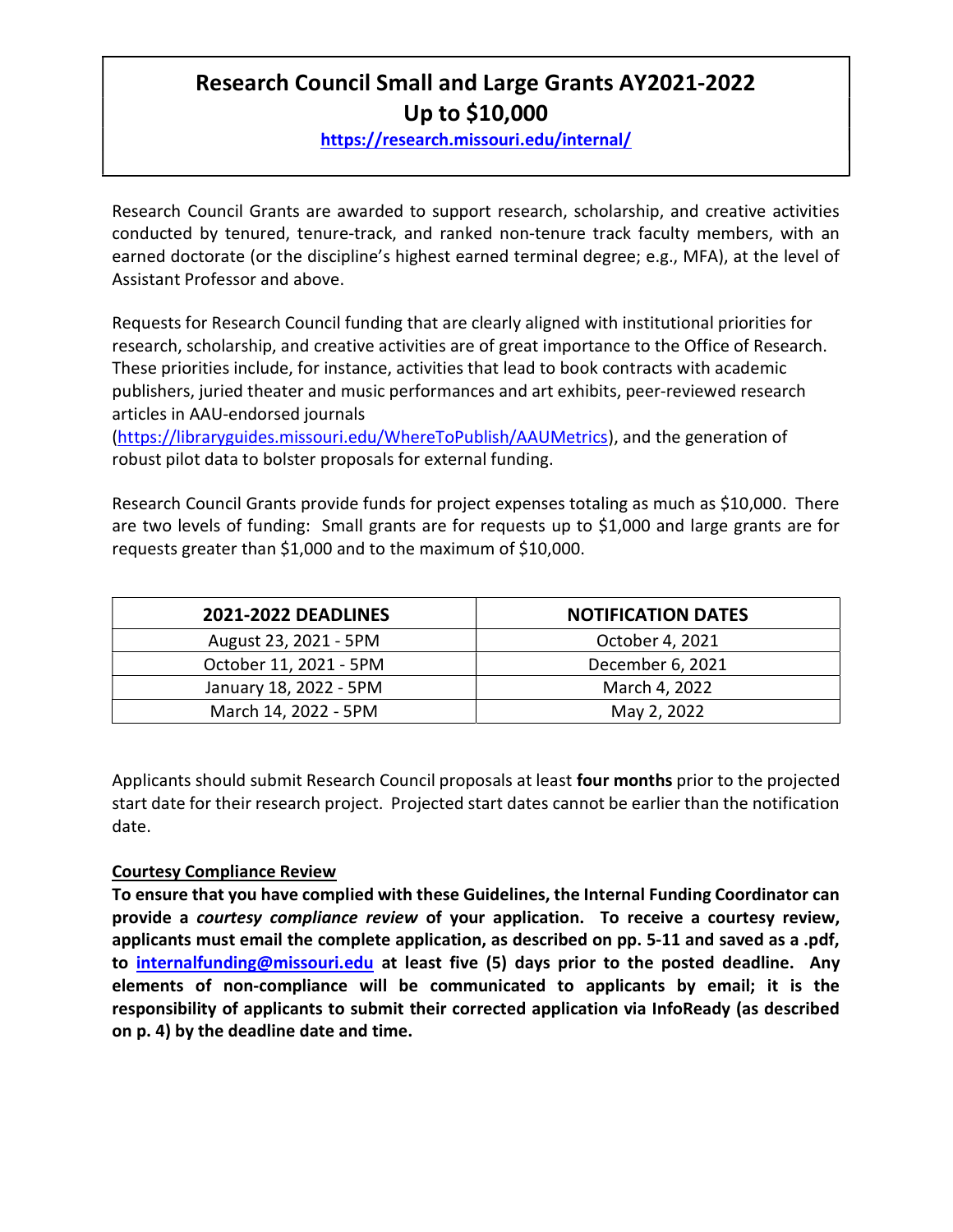# TABLE OF CONTENTS

| 3  |
|----|
| 4  |
| 5  |
| 5  |
| 5  |
| 6  |
| 7  |
| 7  |
| 8  |
| 12 |
| 12 |
| 13 |
| 14 |
| 14 |
| 15 |
| 16 |
| 17 |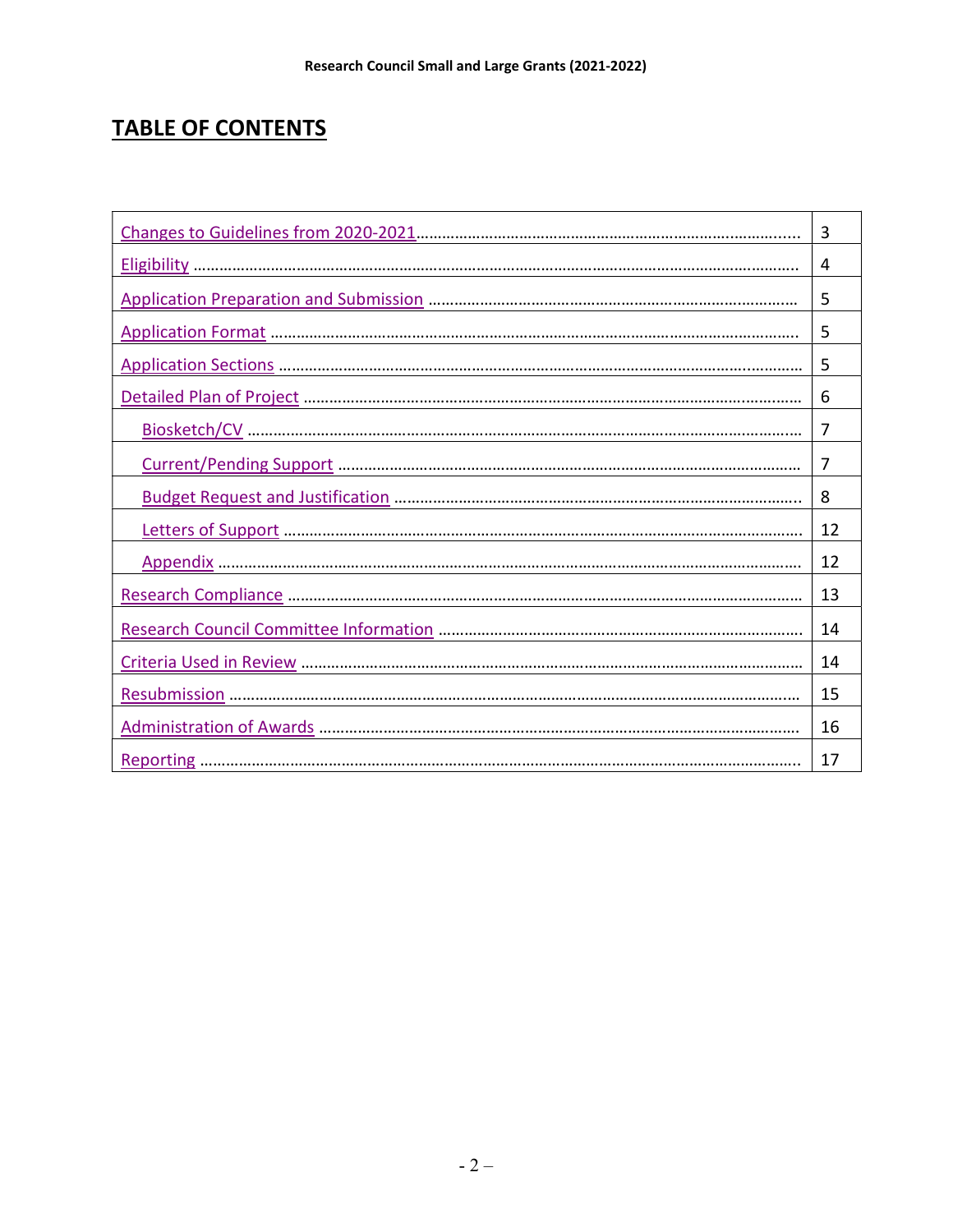# Changes to RC Guidelines from 2020-2021

- Guidelines now state that the RC project must begin within 6 months of notice of award and must be completed within a 12 month timeframe, unless strong scientific justification is provided.
- Guidelines now indicate that faculty with only an adjunct appointment at the University of Missouri-Columbia are not eligible to submit a RC application as Principal Investigator (PI).
- Guidelines now state that with the exception of a Summer Research Salary request, PIs cannot request salary support in a RC application.
- Guidelines now state that salary support cannot be requested for Co-Investigators who are tenured, tenure track, or ranked non-tenure track faculty at the University of Missouri-Columbia.
- Guidelines now indicate that clear justification must be provided for requests for RC funds if significant funds already exist for the PI.
- Guidelines now indicate that a letter from the department Chairperson is needed if there could be questions about the PI's independence to perform the work proposed.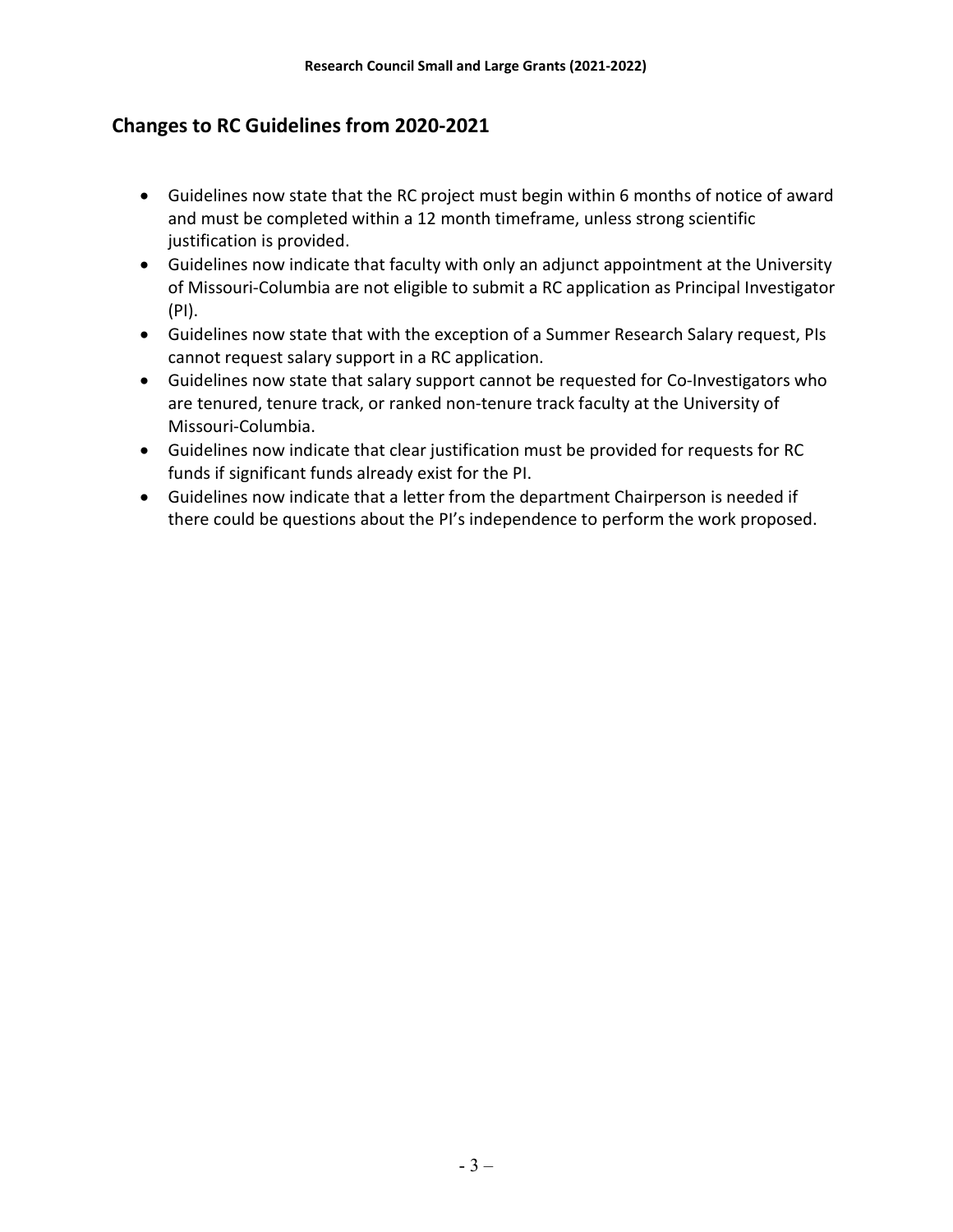# **ELIGIBILITY**

- 1. Tenured, tenure-track, and ranked non-tenure track faculty, with an earned doctorate (or the discipline's highest earned terminal degree; e.g., MFA), at the level of Assistant Professor and above. Faculty with only an adjunct appointment at the University of Missouri-Columbia are not eligible to submit a RC application as PI.
- 2. Research team membership is limited to no more than 1 PI and up to 2 Co-Is; these names must appear on the application.
- 3. A faculty member's name can only appear on one Research Council application per deadline (in any role).
- 4. Faculty members are limited to no more than one active Research Council grant at the same time, excluding Small Research Council grants.
- 5. Faculty members are limited to three Research Council grants in any five-year period, excluding Small Research Council grants.
- 6. A faculty outcome report must be submitted in eFunding (for projects awarded in 2016- 2020) and InfoReady (for projects awarded in AY 2021) for each person listed on the application.
- 7. Faculty members may receive Summer Research Salary for no more than 2 summers in any five-year period.
- 8. Emeritus faculty can apply if they are currently employees of the University and will continue to be an employee for a minimum of one-year following the completion of a funded award.
- 9. The University expects the applicant to remain a University employee for a minimum of one-year following completion of a funded project.
- 10. If the PI's appointment includes no percent research effort, a letter of support is required from the PI's department Chairperson that explains how the applicant's current appointment will be modified to accommodate the proposed research activity. This includes NTT faculty with 100% teaching appointments and TT faculty with 100% administrative appointments.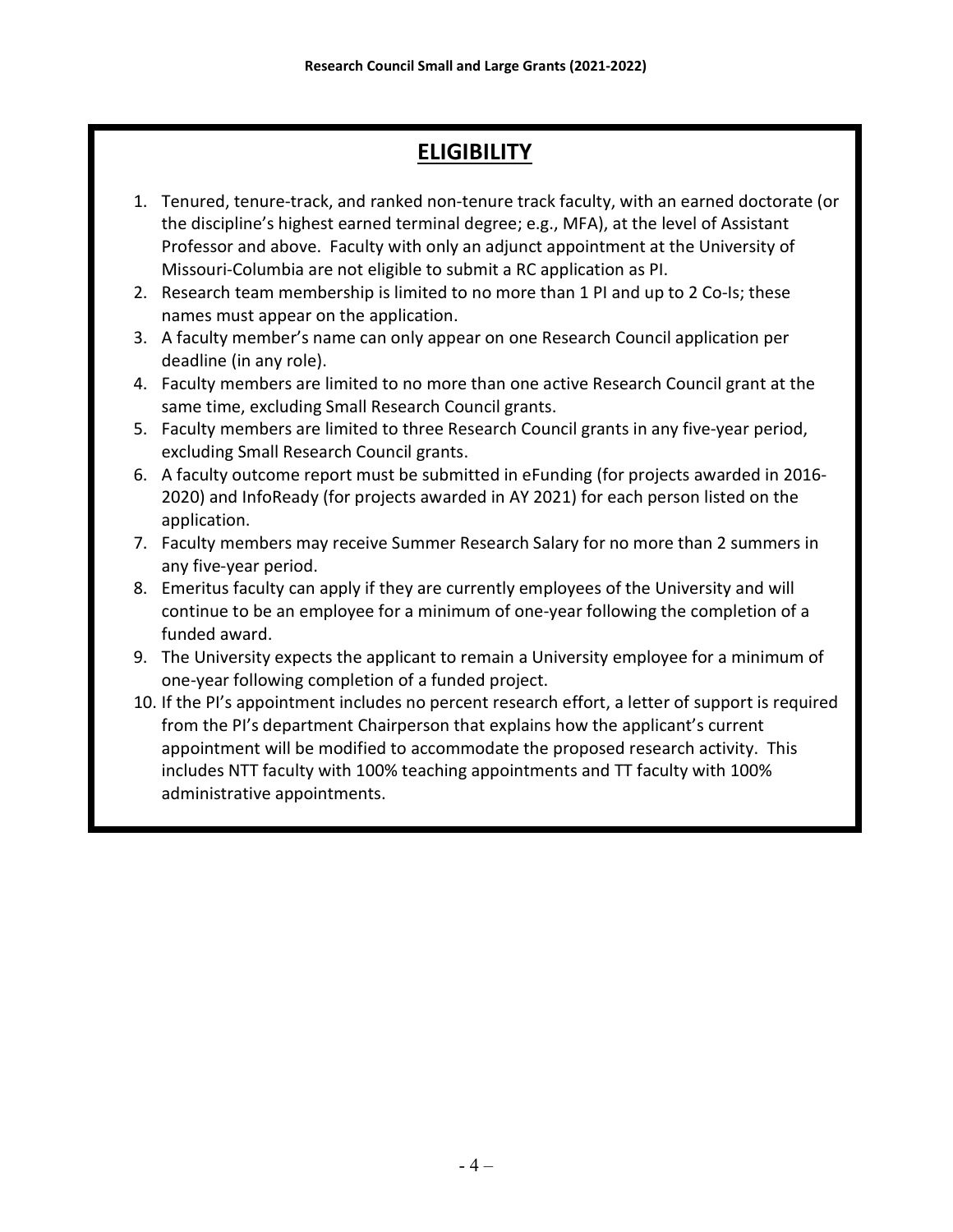# Application Preparation and Submission

All Research Council applications are submitted electronically through InfoReady (electronic proposal system), located at https://umsystem.infoready4.com/

Applicants should keep in mind that members of the Research Council Committee represent a variety of disciplines from across the campus. Therefore, applicants are strongly advised to prepare their proposals without excessive jargon and in a style that is clear to reviewers who are not experts in the specified area.

Information about Research Council is available at https://research.missouri.edu/internal/.

Applicants' questions about the submission process can be submitted to internalfunding@missouri.edu.

# Application Format

- All applications must use a 12-point or larger font or 15 characters or less per inch, and be single-spaced with 1-inch margins.
- The applicant's last name is to appear as a header in the upper right-hand corner of each page.
- Application Sections 1 through 5 (detailed below) are to be combined into a single PDF document in the order indicated below for submission in InfoReady.
- All application text should be presented in English. If particular words, a section of text, or a document are essential and are not presented in English, a translation is to be provided.
- Applications should be prepared without excessive jargon and in a style that is clear to reviewers who are not experts in the specified area.
- RESUBMISSIONS: Resubmissions must include an additional 2-page response to reviewers at the beginning of the revised application. Text that has been revised from the original application must be indicated by using a blue font.

# Application Sections

The sections below comprise a Research Council application. Detailed descriptions of each section follow.

- 1. Detailed Plan of Project
- 2. Biographical Sketch/Curriculum Vitae
- 3. Current and Pending Internal and External Support
- 4. Budget Request and Justification
- 5. Letters of Support

Please note, an Appendix can be submitted as a separate file if relevant (detailed description appears below); however, Research Council reviewers are not required to review Appendices. It is in the applicant's best interest that the Detailed Plan of the project be self-contained.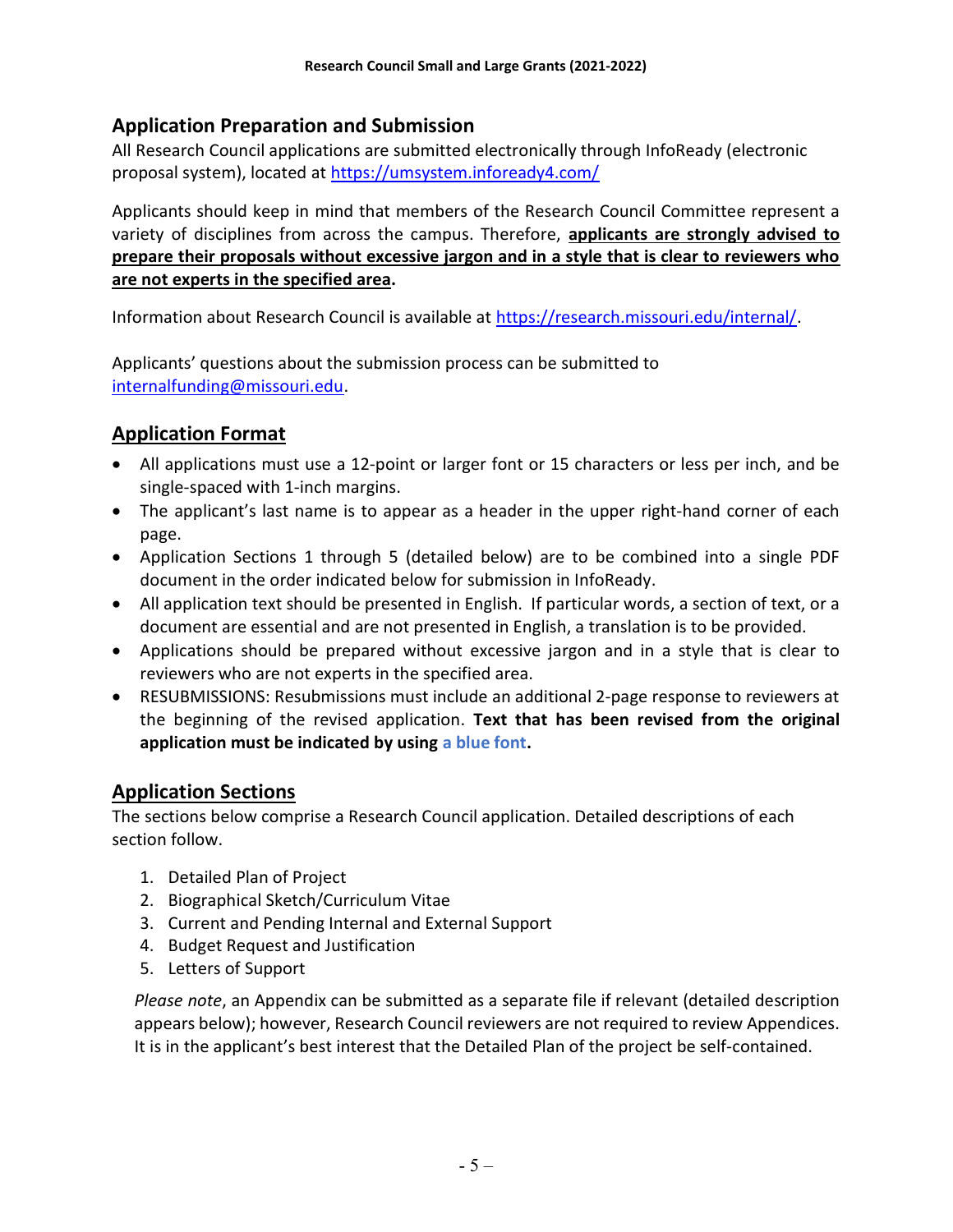# 1. Detailed Plan of Project

#### Maximum of 5 pages for items  $A - F$ ; no page limits for items G and H

The plan should include the following information:

- A. Overall goals and objectives or specific aims
- B. Relevant background and literature
- C. Significance of project
- D. Methods and procedures (For book-related projects, applicants should include: (a) the proposed table of contents, (b) a description of the work completed thus far, and (c) a timeline for completing the entire project).
- E. Justification How will completion of the proposed work facilitate future career goals? Applicants must provide explanation for how the proposed work will support institutional priorities for research, scholarship, and creative activities. If the PI's appointment includes no percent research effort, a letter of support is required from the PI's department Chairperson that explains how the applicant's current appointment will be modified to accommodate the proposed research activity. This includes NTT faculty with 100% teaching appointments and TT faculty with 100% administrative appointments.
- F. Study Timeline A timeline detailing the phases of the project must be included. Note that the RC project must begin within 6 months of notice of award and must be completed within a 12 month timeframe unless strong scientific justification is provided.
- G. Requests for Summer Research Salary (SRS; parameters explained below in Budget Request and Justification) must be accompanied by a detailed timeline and description of the proposed activities to take place during the period of SRS. Additionally, a description of the proposed outcomes must be included (e.g., what is the ultimate goal for SRS and how will that goal be achieved during the period of the SRS support?). If the proposed project extends beyond the period of the SRS, clearly indicate what will be accomplished during the time of the award and how/when the project will be completed. A letter of support from the appropriate Department Chair or Director confirming that the applicant is released from all teaching and administrative duties during the period of SRS is required as part of the application.
- H. Citations
- I. Book-Related Supporting Documents, including Subvention Requests:

Applicants requesting Research Council funding to work on book-related activities should include, as a separate PDF, all available peer reviews, the specific terms of the contract between author and publisher, including if a subvention is required, the terms under which any revenue generated by the sale of the work shall be returned to the author and, when possible, the executed book proposal.

The Research Council considers requests for book subvention assistance in cases where the publisher:

- is a non-commercial press;
- uses a peer-review mechanism for selecting books to publish, and;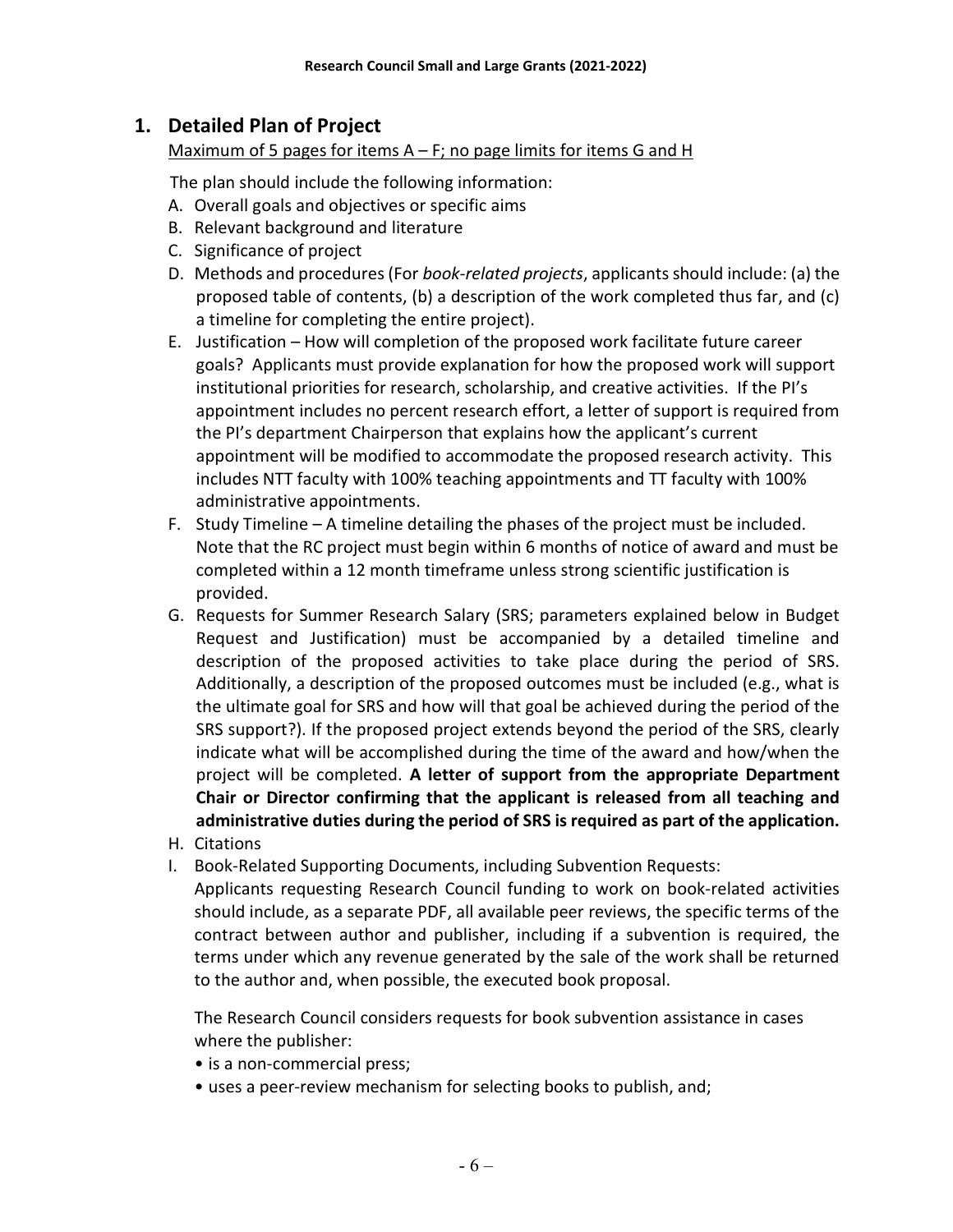• stipulates that a subvention is necessary for the book to be published, as in the case where the anticipated sale is too small or too slow to permit timely recovery by the publishers of the initial production expense.

The Research Council asks that authors not suggest the possibility of a publication subvention in their communications with publishers in cases where no publisher stipulation exists.

# 2. Biographical Sketch/Curriculum Vitae

### Maximum page limit of 2 pages per applicant

Include all of the information below for each applicant listed on the application; federal funding agency bio-sketch forms (e.g., NIH) that are no longer than 2 pages and that include all required information will be accepted.

#### Include the following information:

- A. Education. Indicate institution, degrees, and dates.
- B. Employment History. Include postdoctoral research and/or professional experience.
- C. Research Support. List research projects which highlight your accomplishments. Indicate grantor, inclusive dates, and amount of each award. This is information not recorded in the "Internal and External Support" section.
- D. List, as appropriate, research/scholarly publications, juried performances, and/or curated exhibits most closely related to the proposed project and other significant publications: include titles and all authors. Indicate refereed journals, juried shows, etc. with an asterisk (\*). Summarize your productivity by indicating the total number of refereed and non-refereed journal articles, books, book chapters, invited papers, invited performances, juried shows, etc.

# 3. Current and Pending Internal and External Support

## No page limit

For each applicant listed on the application page, please address items A, B, and C.

## A. Research Council Support from the past 5 years

List prior Research Council Awards for all applicants. The applicant must complete or update a Faculty Outcome Report for Research Council support that was awarded in the past 5 years. For RC awards in AY 2016 through AY 2020, outcome reports will be submitted in eFunding. For RC awards in AY 2020-2021, outcome reports will be submitted in InfoReady. Please note, applications from individuals who have received previous Research Council Support but have not submitted a Faculty Outcomes Report will be returned and not be reviewed; applicants will be invited to submit for the next deadline. If an applicant or co-applicant has not had Research Council grant funding in the last 5 years, a Faculty Outcomes Report does not need to be submitted. Please note, the Research Council Committee members have access to these reports.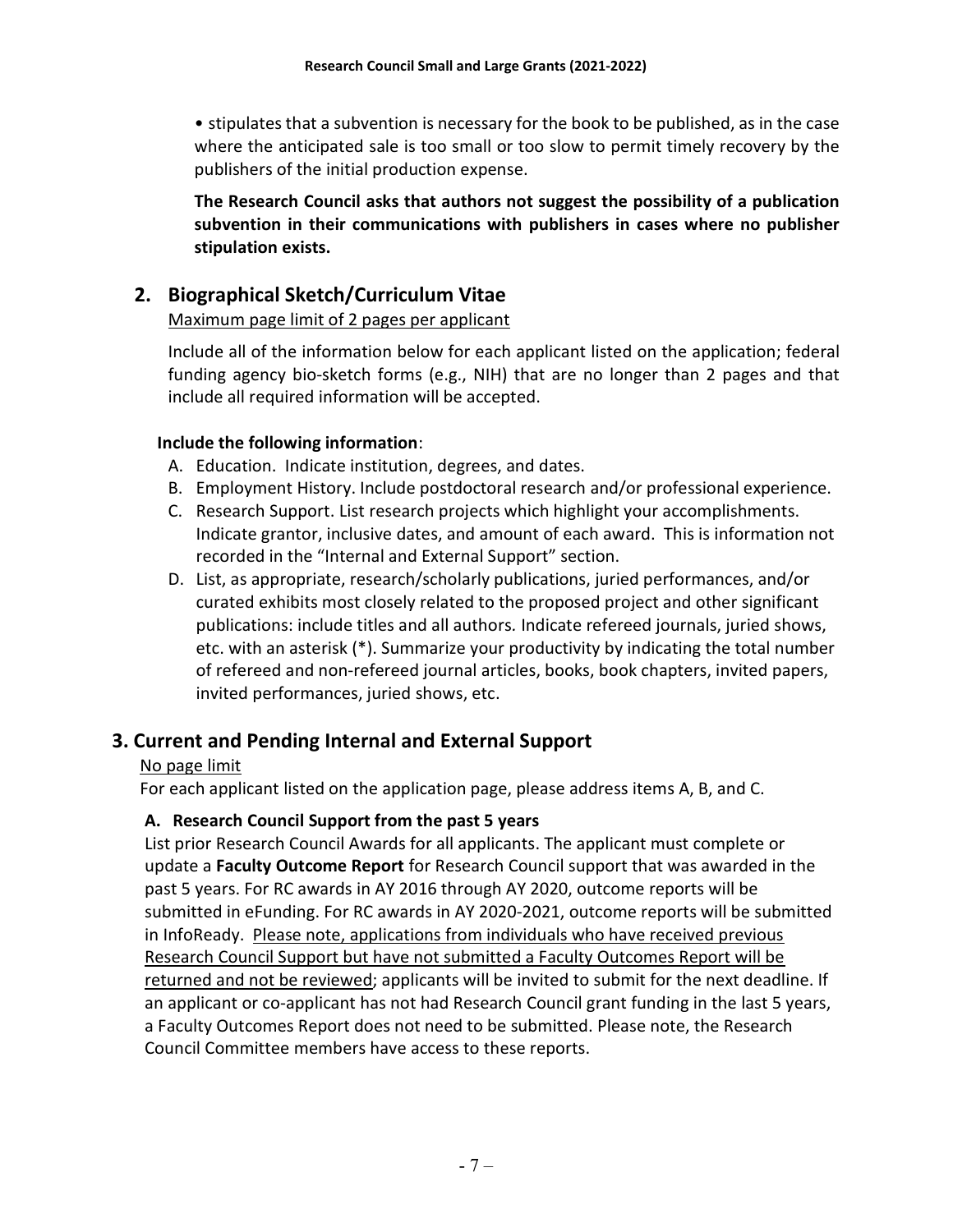#### To create a Faculty Outcome Report:

 Log into eFunding My Projects -> Create New Project or Report -> Faculty Outcome Report for RCC Programs

 Log into InfoReady Applications -> Select Application Title -> My Application -> Progress Report(s)

As per B. and C. below, faculty with current internal and/or external research support are required to include, for each funding source, a statement about how the current request is unique and does or does not overlap with these other sources of funding. If the PI has other significant sources of funding, there must be strong justification provided for the need for the RC funding request.

#### B. Other Internal Support.

List all other current and pending internal funds, including, for example, start-up funds, Research and Creative Works Strategic Investment Program, departmental or school/college funding, Agricultural Experiment Station monies, and any other special programmatic funds (e.g., Coulter).

- 1. Provide source of support, project title, dates of project period, award amount, and extent of overlap with the proposed project.
- 2. Provide information about any other funding sources available to support the proposed project, including personal sources that will be used (e.g., salary savings, Research Incentive Funds).

#### C. External Support.

List all current and pending external applications and awards. Provide source of support, project title, dates of project period, award amount, and extent of overlap with the proposed project.

## 4. Budget Request and Justification

#### Maximum 2 pages

Applicants may request up to \$10,000. Allowable expenses are listed in the "Budget Categories" section below. Round all budget items to the nearest dollar. If applicant and any co-applicants currently have funding for a similar project through outside agencies, a detailed explanation must be given when requesting funds for similar items from the Research Council. If other sources of funding are necessary for completing the proposed research (e.g., department or divisional funds), please indicate the amount/share of those other sources in the overall cost of the research. Research Council funds will not be awarded to fund expenses for research collaborators or co-investigators with external institutional affiliations.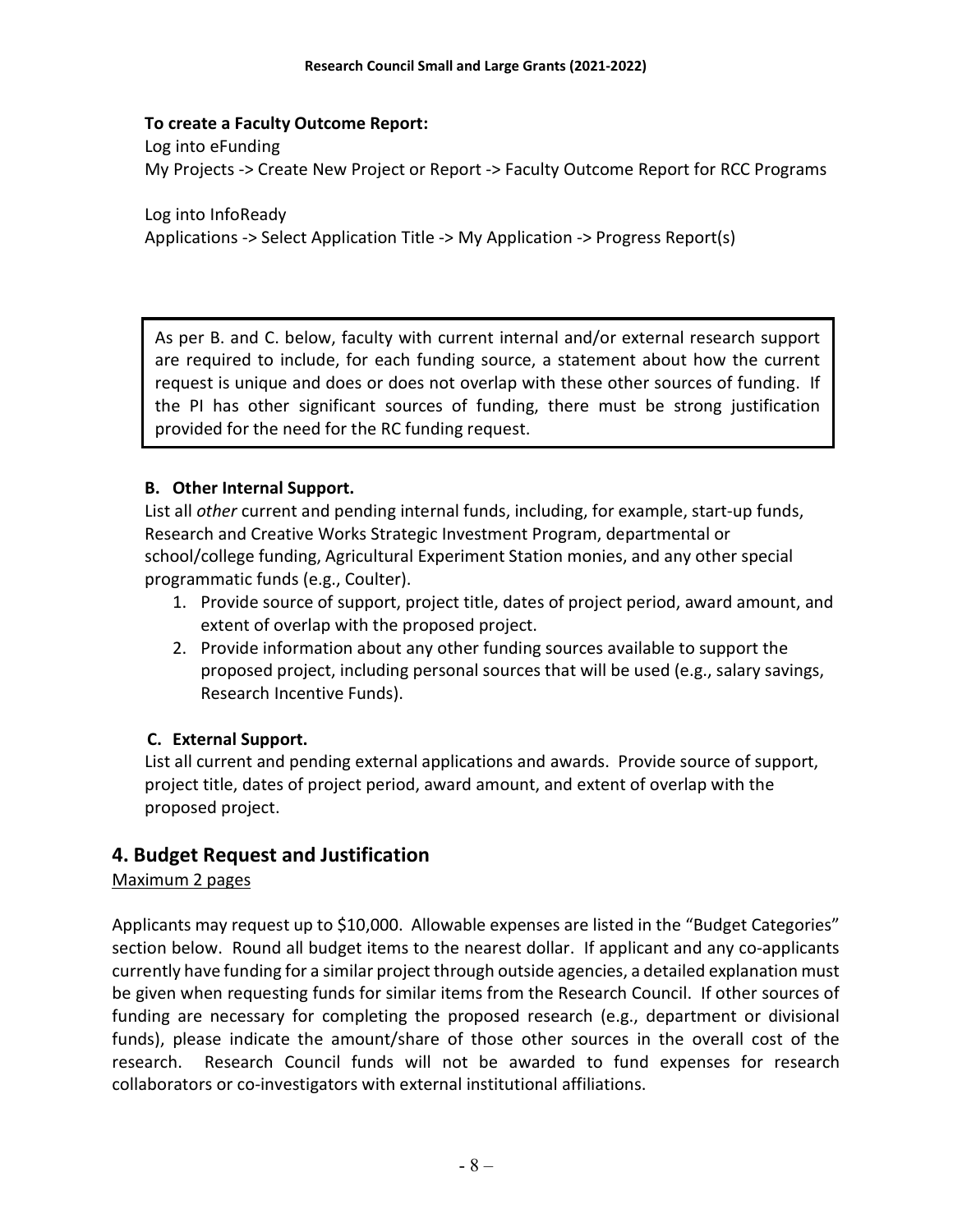**Budget Categories.** The Research Council Committee considers requests for support in the following categories. Each item in the requested budget should be carefully explained and fully justified. Applicant must explain why the current funding request is needed. The Research Council Committee will review the budget and may recommend a reduction if the need for each requested item, or its cost, is not clearly established.

 Summer Research Salary. Summer Research Salary (SRS) may be requested as part of a Large Research Council Grant application. SRS is intended to support faculty who will dedicate the summer to original scholarly, research, and creative activities that will result in publications, exhibitions, and other scholarly and creative accomplishments. During the SRS award, faculty dedicate their full time to research projects completely unencumbered by teaching and administrative responsibilities. Accordingly, SRS recipients, during the SRS period, must not be employed at the University in any other capacity, and not accept other profitable employment. SRS awards are for up to \$7,000 in summer salary, including Fringe Benefits. Applicants can request up to \$3,000 in companion funding to support the summer research activities. Requests for companion funds must be justified as per the allowable budget categories described below.

SRS justifications must explicitly address why the research project proposed cannot be completed during the regular academic year, when most faculty have a percentage of their appointment dedicated to conducting research.

A letter of support from the appropriate Department Chair or Director confirming that the applicant is released from all teaching and administrative duties during the period of SRS is required as part of the application.

Examples of previously funded SRS projects include: 2 weeks of travel to an archive located abroad for the purpose of primary source research, relocation of numerous, large artworks for an exhibit in a museum located abroad, and travel to conduct intensive interview, observational, and/or focus group research with a remote population.

- Other Personnel. Funds for other personnel must be justified as an integral and essential component of the proposed project. Generally, such support will be limited to those activities in which the faculty member either does not have the appropriate expertise or for other reasons could not reasonably be expected to perform the task. If requesting funds to hire a person outside of the University, please contact Business Services. Salary support cannot be requested for Co-Investigators who are tenured, tenure track, or ranked non-tenure track faculty at the University of Missouri-Columbia.
- Students. The Research Council considers funding requests for projects that involve undergraduate and graduate student participation as research assistants. Funds requested to support graduate student research assistants must be accompanied by a detailed description of the research tasks the student(s) will perform, the anticipated amount of time required to complete the tasks, and the professional development benefits that will result from the student(s)' involvement in the project. In the case of requests for .25 and .50 graduate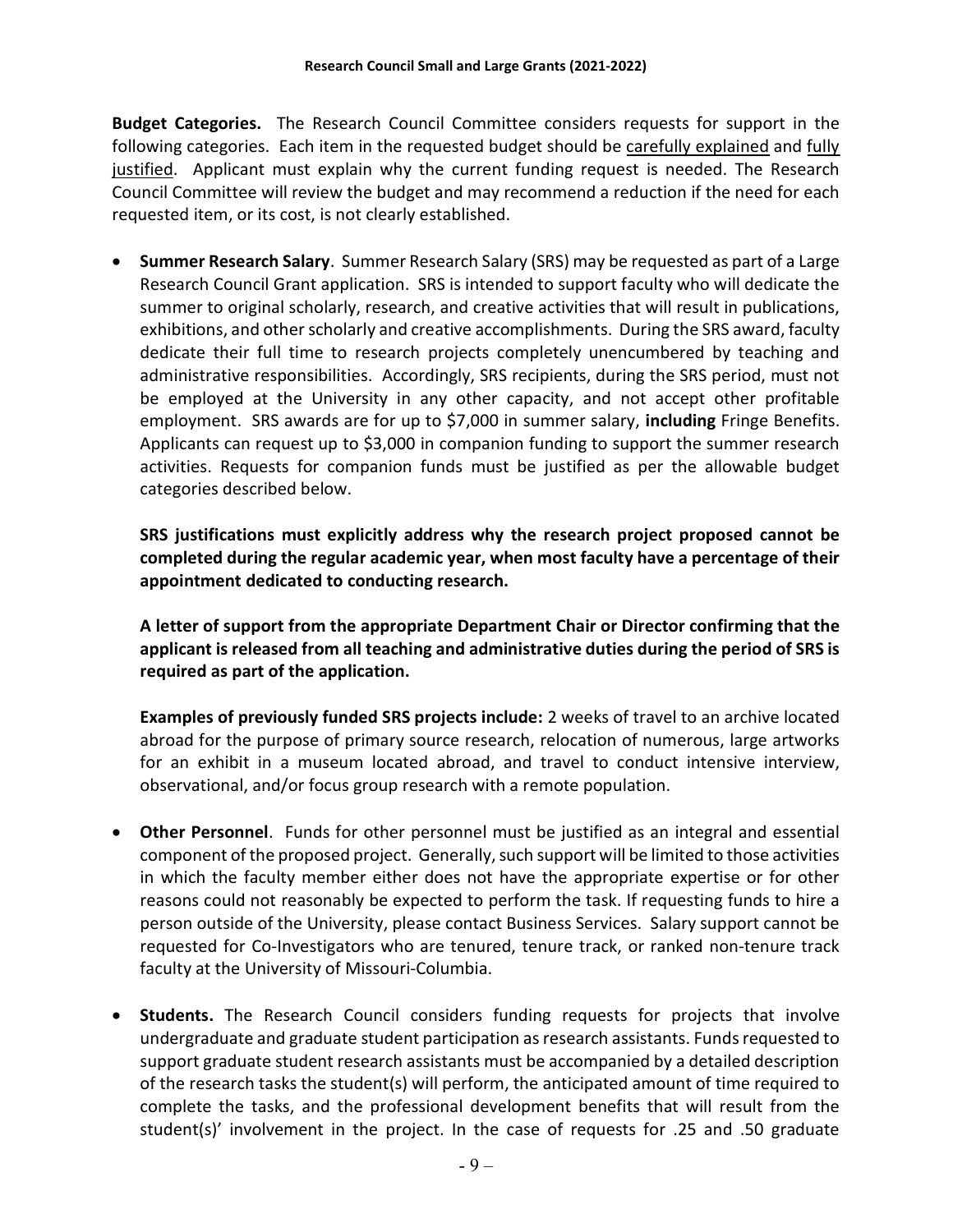research assistants, the budget must reflect the 'true cost' for all student stipends, tuition, and graduate student medical insurance as per the OSPA Grant Fact Sheet While the \$10,000 Research Council request can be used for graduate student stipends, it cannot be utilized to cover tuition waivers or graduate student medical insurance.

- Equipment. The Research Council Committee will fund proposals for equipment to support specific research activities. The applicant should establish that such equipment is not reasonably available for the proposed project elsewhere and is critical to completion of the project. Please note, all equipment purchased, in part or totally, with Research Council funds, is the property of the University of Missouri, Columbia.
- Computing. The Research Council Committee will consider funding requests for computer software. Requests for computers require special justification and must be project specific, and require that you work with your department IT professionals to ensure capabilities can be met.
- Research Travel. The Research Council Committee will consider reasonable and necessary requests to defray costs for foreign and domestic travel to the primary destination for the conduct of research, scholarly, and creative activities. Provide the justification of the planned travel to the direct benefit of the project. Awards are typically limited to lowest round-trip airfare. Requests for lodging and meal expense reimbursement at a modest level will be considered. Applicants should consult university policy (http://www.umsystem.edu/ums/fa/management/travel/ ) in developing budget requests for travel expenses.
- Other Expenses. Applicants are strongly encouraged to provide evidence that materials will be obtained at the lowest possible prices. If research participant incentives are included in your budget, please justify the need for incentives and for the level of incentive funding requested.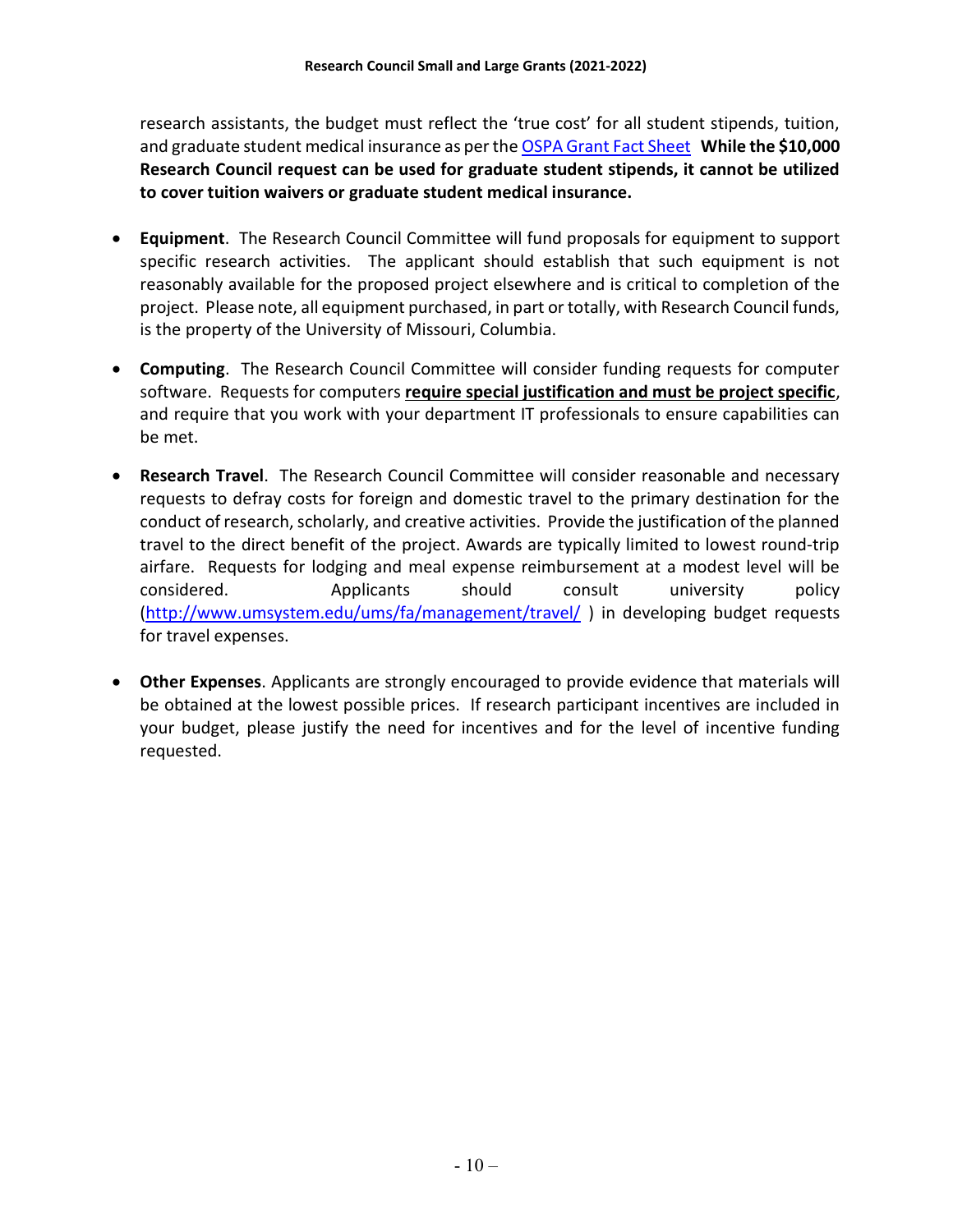# Overview of Allowable and Not Allowable Costs associated with Research Council Awards

| <b>Allowable Costs</b><br><b>Not Allowable Costs</b> |                                             |           |                                              |
|------------------------------------------------------|---------------------------------------------|-----------|----------------------------------------------|
|                                                      | Summer Research Salary                      |           | <b>Financial Aid</b>                         |
|                                                      | Undergraduate student research assistants   |           | <b>Tuition Fee Waivers</b>                   |
|                                                      | Graduate student research assistants        | $\bullet$ | <b>Student Health Insurance</b>              |
|                                                      | Equipment                                   |           | Salary for the PI, except for Summer         |
| $\bullet$                                            | Computing and data entry                    |           | Research Salary                              |
|                                                      | Travel to primary destination for the       |           | Salary support for Co-Is who are tenured,    |
|                                                      | conduct of research, scholarly and creative |           | tenure track, or ranked non-tenure track     |
|                                                      | activities                                  |           | faculty at the University of Missouri-       |
|                                                      | Local travel                                |           | Columbia.                                    |
|                                                      | Lodging and meal reimbursement              |           | Bridge salary for non-regular faculty        |
|                                                      | Consumable supplies                         |           | Preparation of textbooks                     |
|                                                      | Permission fees                             |           | Preparation of a course or portion of a      |
|                                                      | <b>Publication costs</b>                    |           | course                                       |
|                                                      | Copying costs                               |           | Projects of an explicitly commercial nature  |
|                                                      | Participant fees                            |           | <b>Book Indexing Costs</b>                   |
|                                                      | Animal use costs                            |           | Travel to disseminate information            |
|                                                      | Routine lab and field work                  |           | Local, state, regional and international     |
|                                                      | <b>Computer Software</b>                    |           | conferences, symposia and workshops          |
|                                                      |                                             |           | including participants' travel and logistics |
|                                                      |                                             |           | of implementation                            |
|                                                      |                                             |           |                                              |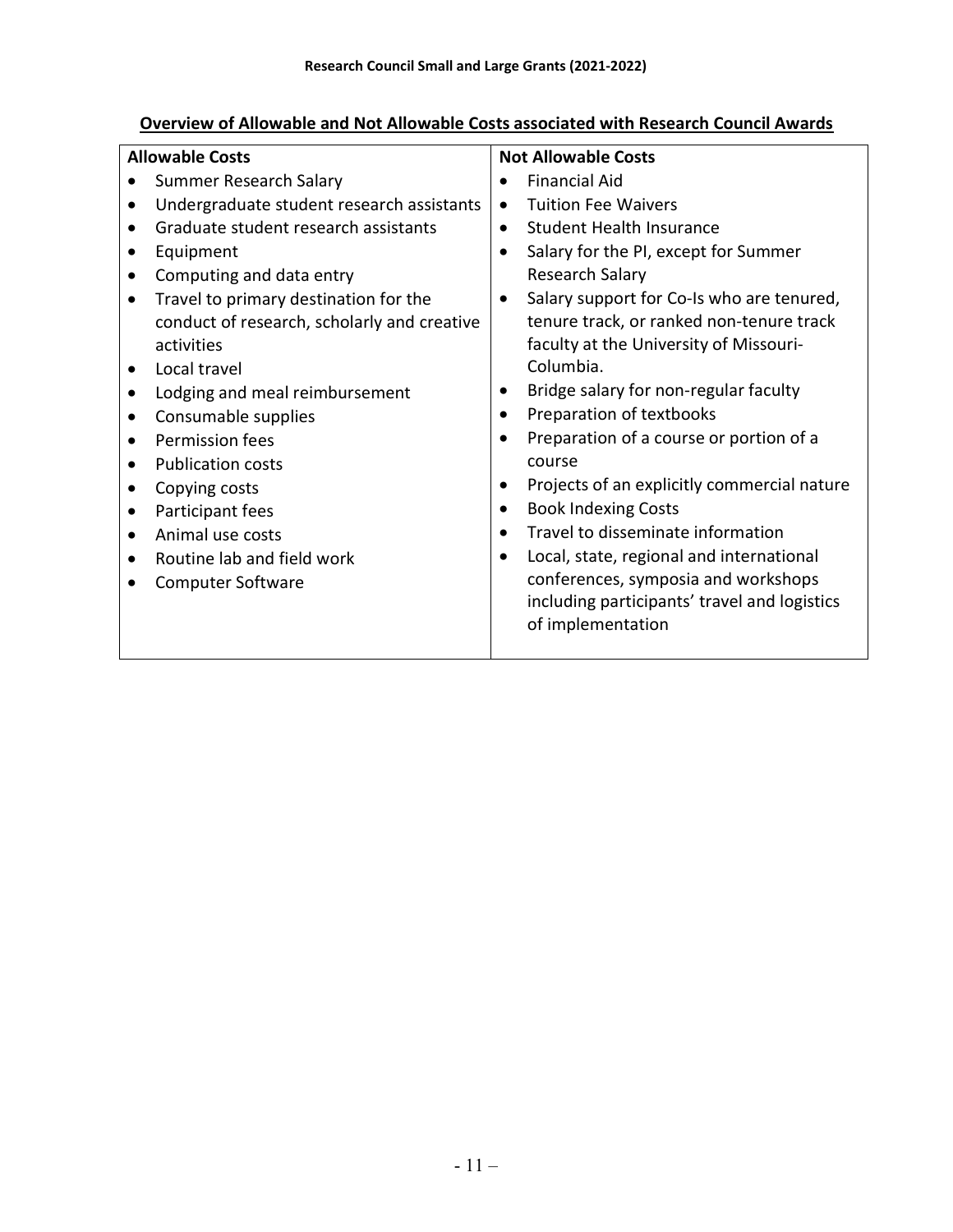## 5. Letters of Support

#### (No page limit)

Letters of Support are required from all external entities and/or non-MU collaborators whose involvement is critical to meeting the project's aims. Examples include school districts, state agencies, not-for-profit organizations, and other similar external institutions.

#### A Letter of Support is required from your department chairperson if:

- The PI's appointment includes no percent research. This includes 100% teaching appointments and 100% administrative appointments. The letter should explain exactly how the PI's appointment will be modified to accommodate the time required to complete the proposed study.
- The PI is requesting Summer Research Salary. The letter of support should provide confirmation that you will be released from all teaching and administrative duties during the period of Summer Research Salary.
- There is a question/concern about the PI's independence to perform the work proposed. The letter should detail the faculty member's independent area of research, their independence to perform the work proposed, and support for future extramural funding opportunities.

# 6. Appendix

Include an appendix only if essential (e.g., complex equations or statistical methodology, sample artwork). If an Appendix is warranted, up to 2 additional documents may be included; the file is to be named Your Last Name\_Appendix.pdf and uploaded separately to InfoReady as a PDF. Reviewers are not required to review the Appendix. It is in the applicant's best interest that the Detailed Plan of the project be self-contained.

Adherence to these application guidelines ensures equity and fairness among all grant applicants, therefore, applications that are not submitted in the requested single PDF, are incomplete, are without sections in the correct order, and that do not meet the format and/or section page-limit requirements will be returned and not be reviewed; applicants will be invited to submit for the next deadline.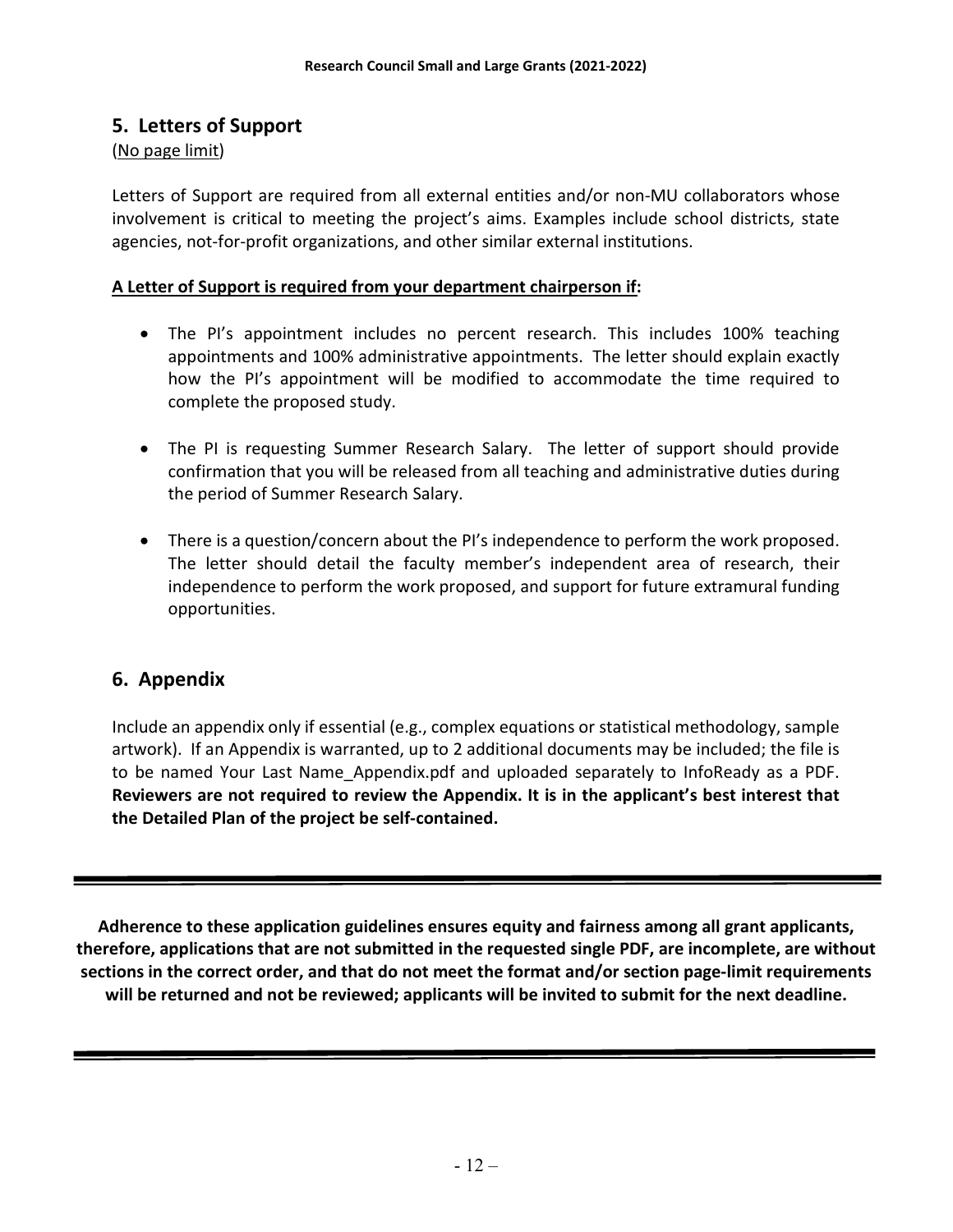## Research Compliance

All research must be conducted in compliance with Federal and University Regulations.

If your research project will involve any of the following, please work with the appropriate offices to ensure protocols and necessary approvals are in place when funding notices are issued.

- Human Subjects: Application information and forms may be obtained from the website listed below or from the MU Human Subjects Research Protections Program/IRB coordinator (882- 3181). If an active IRB approval pertains to the Research Council awarded project, the IRB record should be amended to reflect the funding source as the "Research Council Grant".
- Vertebrate Animals: Application information and forms may be obtained from the website listed below or from the ACUC Coordinator (884-6758). A grant/protocol comparison will be conducted by the Animal Care Quality Assurance office prior to the transfer of funds.
- Export Control: For research involving collaboration, or sharing technology with colleagues in foreign countries, training foreign nationals, shipping equipment to a foreign country, or work with a country subjected to US sanctions, please contact the Office of Research Export Compliance Manager (884-9954).
- Environmental Health and Safety: For research involving any hazardous, radioactive, chemical or biologically restricted materials. Application forms for the following committees – Hazardous Materials, Radiation Safety, rDNA/Biosafety - can be found on the Environmental Health and Safety website: http://ehs.missouri.edu/ or by calling (882-7018).

https://research.missouri.edu/compliance/

Conflict of Interest: Employees must self-disclose outside interests or business activities that represent a conflict of interest. Following submission of your proposal, please expect email correspondence with additional instruction required to complete your application. Information is available from the Conflict of Interest website (https://research.missouri.edu/compliance/conflict\_of\_interest/index.php) or may be obtained by contacting the Conflict of Interest office directly (882-3841).

The Research Council does not need documentation of compliance approval(s), protocols or email documentation at the time of the application submission. If your proposal is selected for funding, documentation of research compliance will be requested and confirmed by the Internal Funding Coordinator. Funds will not be released until all research compliance approvals are received and confirmed. Questions related to research compliance procedures can be sent to internalfunding@missouri.edu.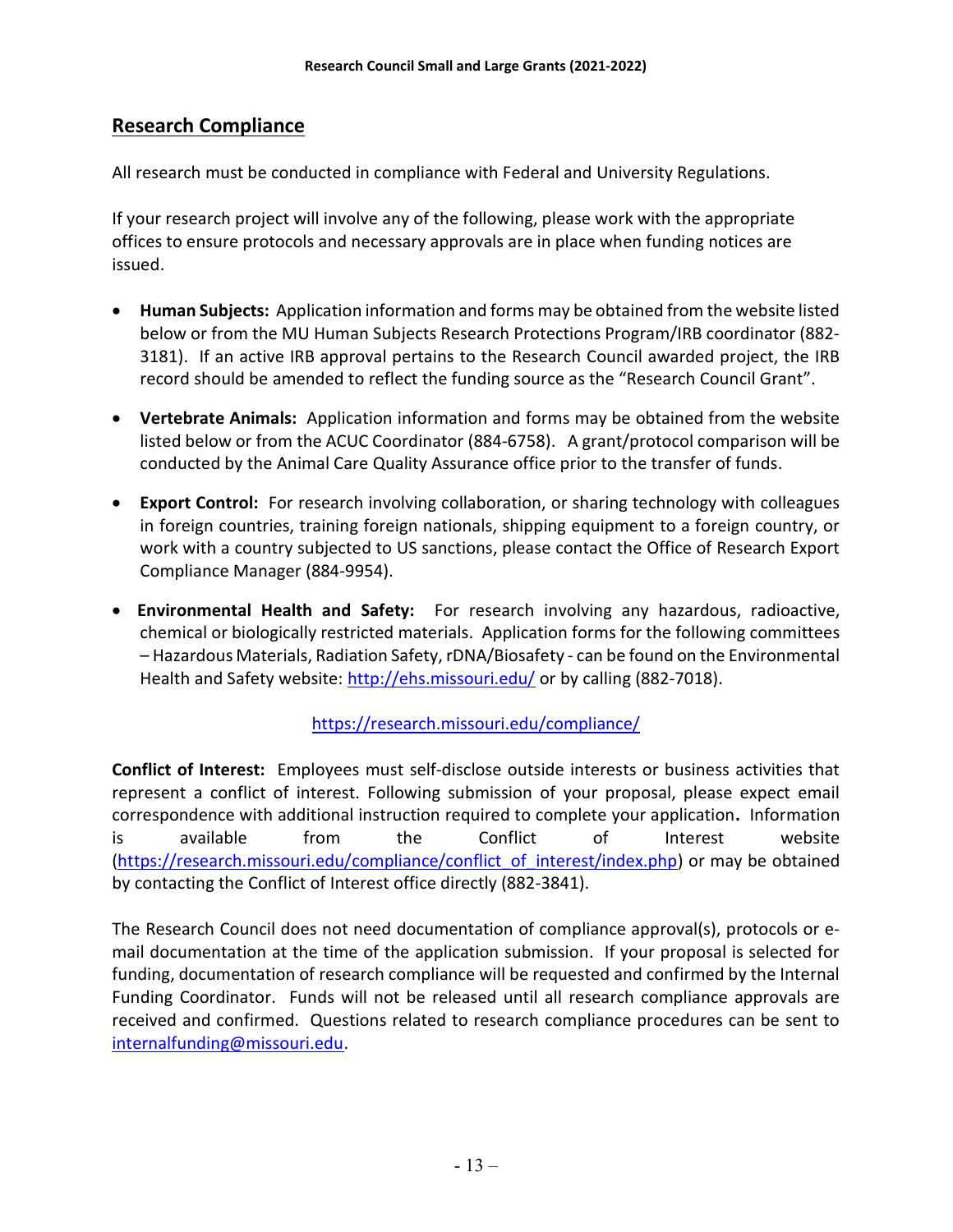# Research Council Committee Information

Members of Research Council Committee, who are appointed by the Vice Chancellor for Research and Economic Development, review Research Council grant applications. The Vice Chancellor for Research and Economic Development makes awards based on recommendations from the Research Council Committee.

Contact with current Council members regarding your application during its preparation or before or after review is inappropriate, due to the potential for and the appearance of a conflict of interest.

A list of current members is available at https://research.missouri.edu/internal/researchcouncil

## Criteria Used in the Review

In the review process, the Council seeks to identify and support the most worthy applications, regardless of discipline or faculty rank. The Research Council Committee strongly encourages cost matches from other sources, including Divisions, Departments, RIF accounts, salary savings, or external funding.

All applications are reviewed in accord with the following criteria:

- Goals/Objectives. Is the overall goal of the project (e.g., hypothesis and/or objectives) wellconceived and important?
- Intrinsic Merit (i.e., Significance, originality, creativity, and alignment with institutional priorities). If the project is successful, will it result in an important, original contribution? How will the proposed project advance institutional priorities for research, scholarship, and creative activities?
- Design & Procedures. Reviewers look for methodological details that are typically included for the type of research proposed. For instance, for research in the Social and Behavioral Sciences, are participant eligibility criteria and recruitment goals articulated? Are psychometric properties of surveys and assessments included? Are experimental protocols adequately described? How will individuals conducting the research protocols be trained and supervised? Is statistical power addressed, even for under-powered designs? Is the data analytic approach aligned with the project's research aims and described with sufficient detail? Is a project timeline with specific outcomes included? In general, are the design and procedures appropriate to achieve the project goals?
- Feasibility. Is the project likely to succeed? Can the project be completed in the time allowed? Are the necessary support resources available? Are letters of support included?
- Qualifications. Does the applicant have the training and demonstrated expertise in the area of the proposed project?
- Productivity. Has the applicant demonstrated productivity in publications, presentations, and creative works? What products have resulted from past Research Council support?
- Need for the Resources. What resources are available to the applicant? What resources are available to support work in the field? What special circumstances exist (e.g., new scholar, new project, interruption of external funding)? What opportunities exist for "leveraging" the funds to enhance (e.g., extend, expand) the proposed project and attract future external funding? For project in disciplines where external support is available, the Council gives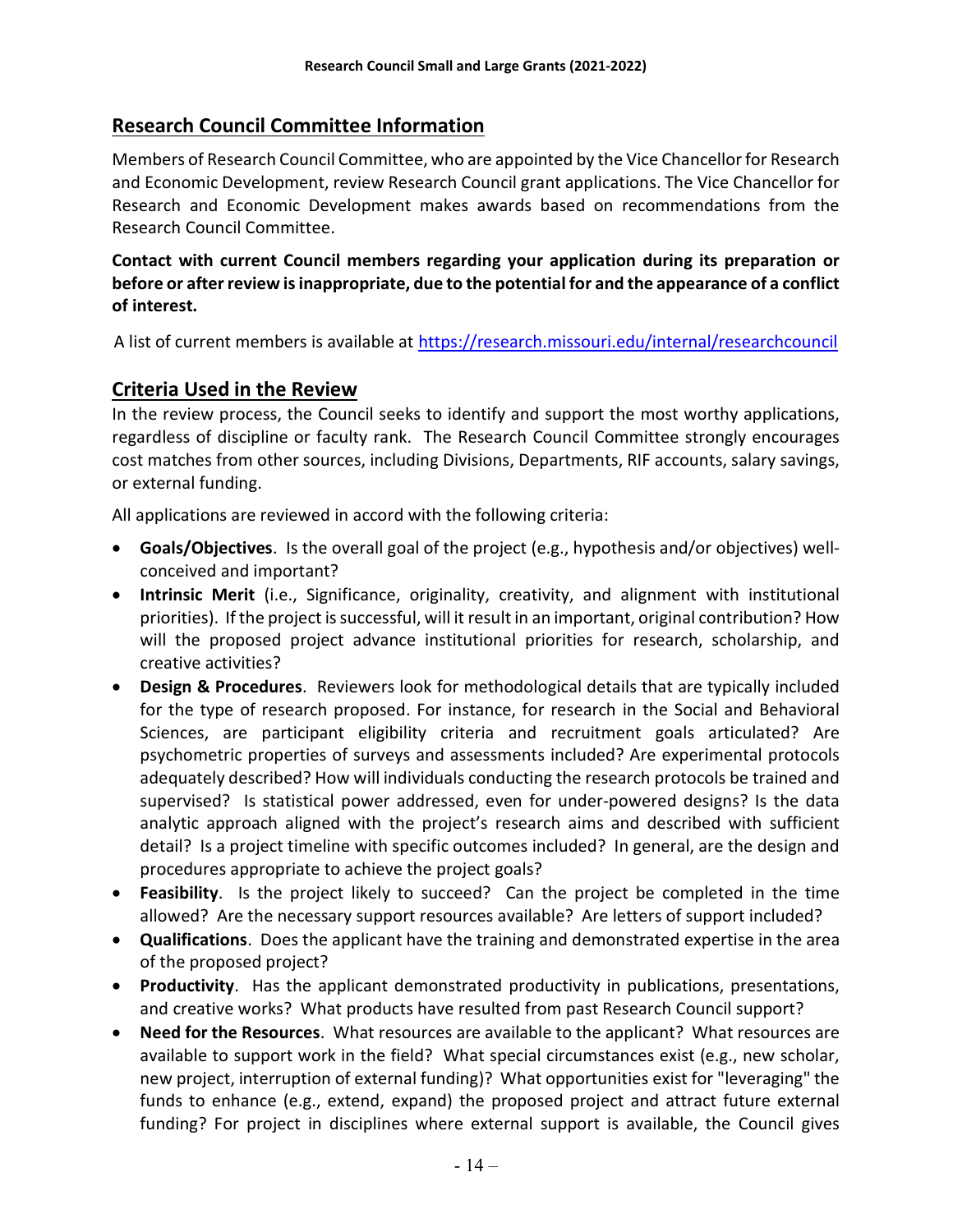special consideration to projects that have great promise for applications to external agencies.

- Budget Evaluation. Is the budget adequate and appropriate?
- Response to Previous Review. Did the applicant provide adequate responses to the reviewers' comments from the original application submission?

## Resubmission of Research Council Grant Applications:

If an application is not recommended for funding, applicants have the option of resubmitting a revised proposal to another Research Council deadline. Only one resubmission is allowed for a given project within a two-year period.

Applicants must also include a statement (2-page limit) with the resubmission that specifically addresses the comments of the reviewers and how the revised proposal reflects consideration of those comments. The applicant should not only include a response statement; they should also edit the Detailed Plan of Project accordingly. This response to reviewers should be included as the first 2 additional pages of the application. Text that is revised from the original application must be presented in blue text. In addition, while the request for a resubmission is promising, it should be emphasized that this does not guarantee eventual approval or award.

If a proposal has been submitted two times for Research Council review and not funded, it cannot be revised and re-submitted. The Research Council recognizes that for many PIs, multiple projects in a sustained, programmatic line of research may bear some similarities to one another. However, a new proposal must differ substantially from previously unfunded proposals. If the new proposal does overlap with a previously unfunded proposal, the PI is asked to include in the new application a discussion of the nature and extent of overlap in order to support the new application's substantial difference.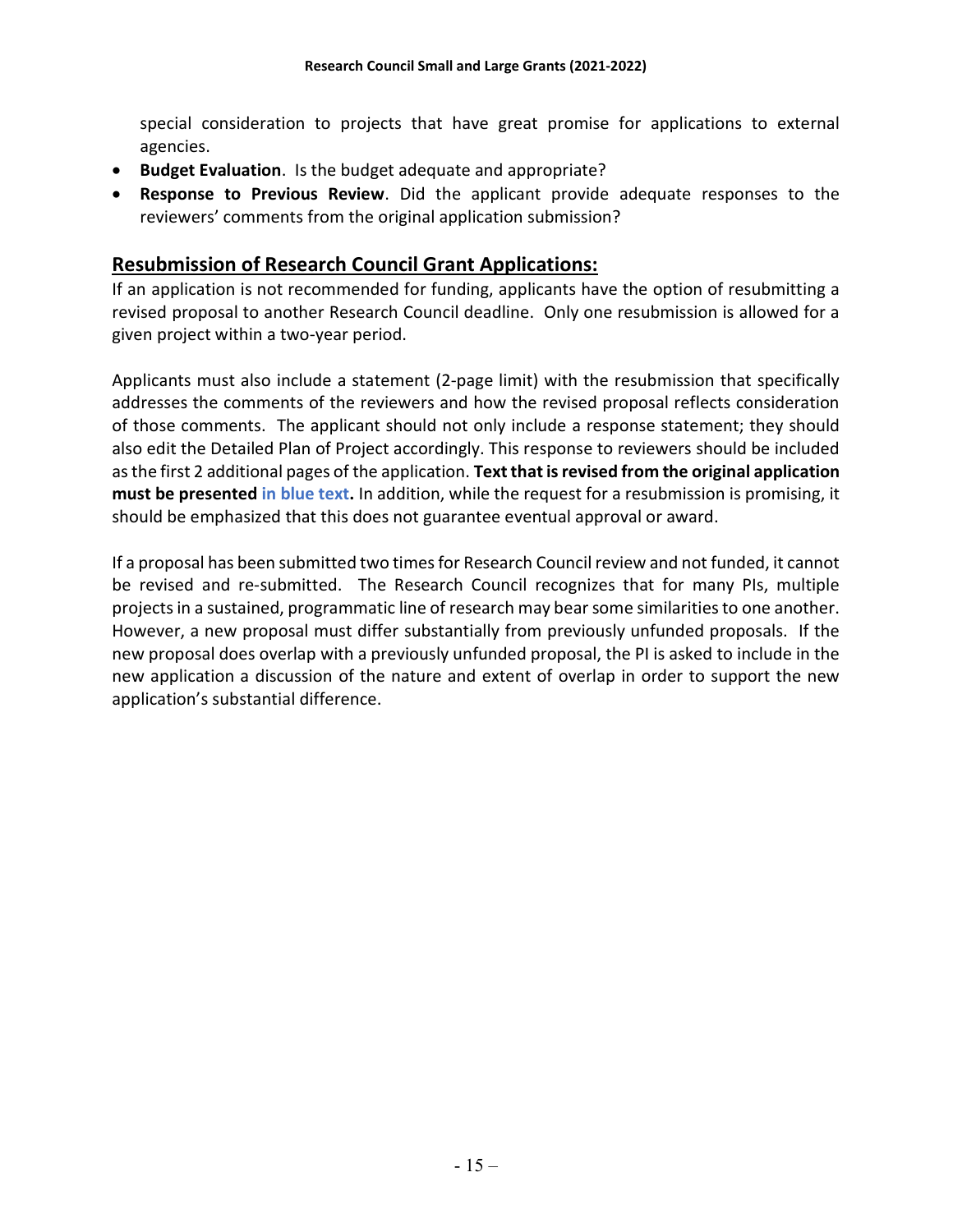# Administration of Awards

The Office of Research submits the proposals to the Research Council Committee and administers its recommendations. Within reasonable bounds, projects approved for funding by the Research Council Committee are to be completed as described in the original application. Please note, Research Council funds cannot be used for reimbursement for items purchased before the grant start date. The earliest a grant account can be established is the first of the month during which the grant application was approved.

In order for funds to be distributed, an official grant start date, MoCode for the transfer of funds, and approval letters or approved protocols for any compliance requirements must be emailed to internalfunding@missouri.edu. The project start date must occur within 6 months from the date on the award letter. The RC project must be completed within a 12 month timeframe.

### No Cost Time Extension

If the project extends beyond the duration of the project period, a formal request for an extension must be e-mailed to internalfunding@missouri.edu at least 30 days prior to the termination date of the project. Only a single, one-year extension will be allowed.

### Changes in Project Scope of Work

If significant changes in the research project are contemplated, they should be described in writing to internalfunding@missouri.edu, who, in consultation with the Faculty Fellow, will decide whether to approve the changes or resubmit the proposal to the Council as a whole. Please note that Research Council awards are not transferrable among investigators.

## Summer Research Salary (SRS)

SRS stipends may be awarded for up to \$7,000 (including Fringe Benefits) to cover up to two months of research activity depending on the nature of the project. Applicants should specify in the proposal the anticipated amount of time to be spent on the project.

Additionally, if an applicant is awarded SRS and also has summer salary support from an outside agency that limits the funds for salary to less than 2/9 of the applicants regular nine month salary, the applicant may use the SRS to supplement the salary award from the outside agency, up to an amount that equals 2/9 of the applicant's regular nine-month salary. (Some outside agencies do not allow for supplementation of salary for the two-month summer period. In such unusual circumstances, compensation may be negotiated for a longer period during the summer). Summer salary from internal funding sources (Research Council and Research Board) is limited to 2/9 of the applicant's regular nine-month salary.

At the end of the project period, all funds will revert to the Research Council unless an extension is granted. Funds not used at the end of the extension will revert to the Research Council. Please work with your department fiscal administrator and the Internal Funding Coordinator when funds need to be returned to the Research Council.